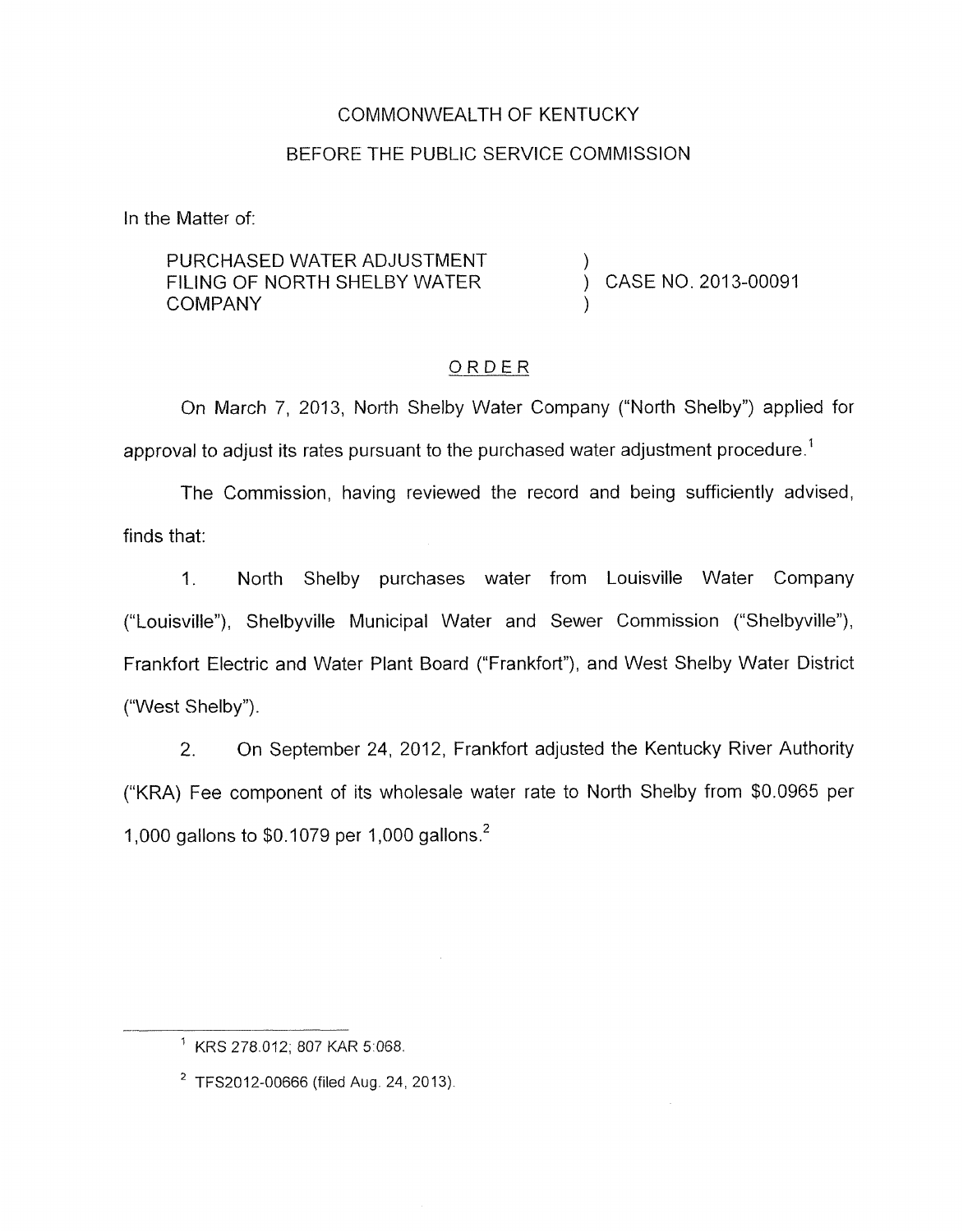3. Pursuant to the Commission's Order of March 16, 2011 in Case No. 2010-00485.<sup>3</sup> Frankfort increased its rate from \$1.91 per 1,000 gallons to \$2.01 per 1,000 gallons on April 1, 2013.

4. 1,000 gallons. North Shelby proposes a purchased water adjustment factor of \$0.05 per

5. During the 12 months ending January 31, 2013, North Shelby purchased 263,146,000 gallons of water from Louisville; 2,994,682 gallons of water from Shelbyville; 157,155,000 gallons of water from Frankfort; no water from West Shelby; and sold 368,437,400 gallons. As a result of the increase in Frankfort's wholesale rate, North Shelby's cost of purchased water will increase \$17,507.07, resulting in a purchased water adjustment factor of \$0.05 per 1,000 gallons.

6. The purchased water adjustment factor of \$0.05 per 1,000 gallons, as calculated in Appendix A of this Order, is fair, just, and reasonable and should be approved.

*7.* The rates set forth in Appendix B are fair, just, and reasonable and should be assessed for water service that North Shelby renders on and after April 1, 2012.

IT IS THEREFORE ORDERED that:

1. The purchased water adjustment factor of \$0.05 per 1,000 gallons is approved.

2. North Shelby's proposed rates, as set forth in Appendix B, are approved for service rendered on and after April 1, 2013.

<sup>&</sup>lt;sup>3</sup> Case No. 2010-00485, Proposed Adjustment of the Wholesale Water Service Rates of the **Frankfort Electric and Water Plant Board**, (Ky. PSC Mar 16, 2011).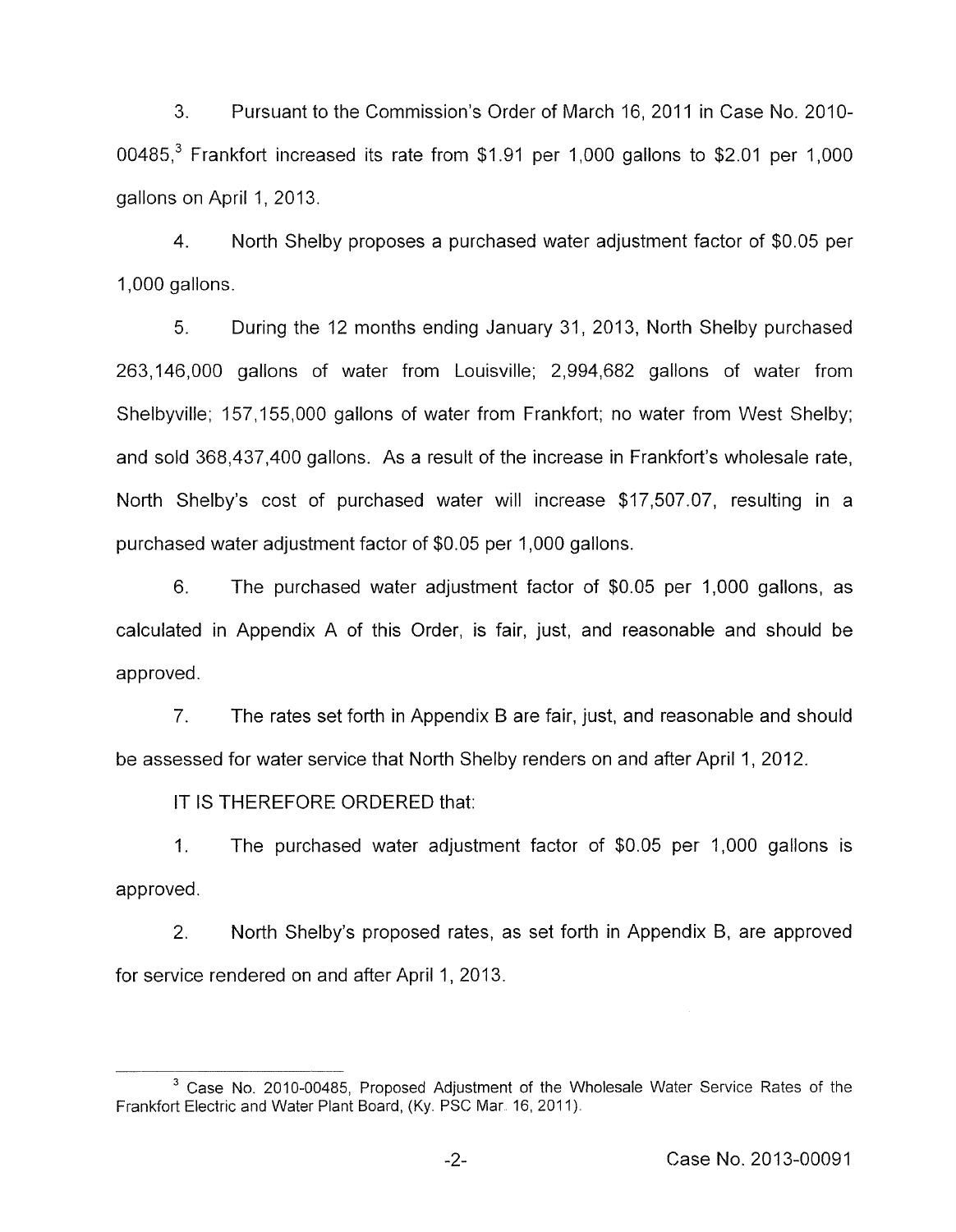**3.** North Shelby's proposed tariff sheet filed with the application is approved.



*n*   $ATTE$ \$1 Executive Director

Case No. 2013-00091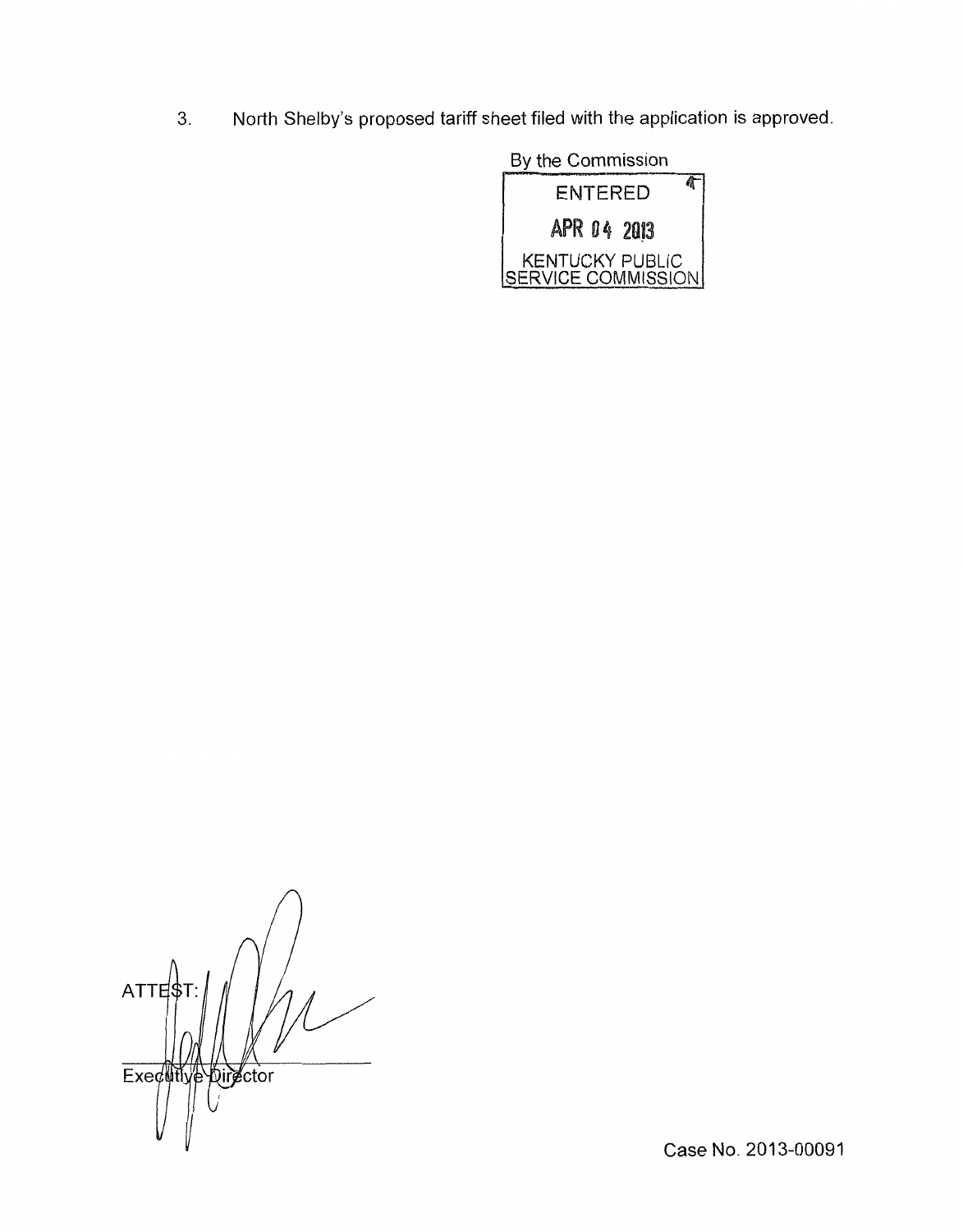# APPENDIX A

# APPENDIX TO AN ORDER OF THE KENTUCKY PUBLIC SERVICE COMMISSION IN CASE NO. 2013-00091 DATED APR 0 *4* 2@f3

|                                                                                            | New Rate                                                         | <b>Base Rate</b>                                                         |  |
|--------------------------------------------------------------------------------------------|------------------------------------------------------------------|--------------------------------------------------------------------------|--|
| Louisville<br>Purchases in gallons<br>Volumetric rate                                      | 263,146,000<br>No Change                                         | 263,146,000<br>No Change                                                 |  |
| Shelbyville<br>Purchases in gallons<br>Volumetric rate                                     | 2,994,682<br>No Change                                           | 2,994,682<br>No Change                                                   |  |
| <b>West Shelby</b><br>Purchases in gallons<br>Volumetric rate                              | 0<br>No Change                                                   | 0<br>No Change                                                           |  |
| Frankfort<br>Purchases in gallons<br>Volumetric rate                                       | 157, 155, 000<br>\$2.01<br>\$315,881.55                          | 157,155,000<br>\$1.91<br>\$300,166.05                                    |  |
| Frankfort-KRA Fee<br>Purchases in gallons<br>Volumetric rate                               | 157, 155, 000<br>\$0.1079<br>\$16,957.02<br>Increased water cost | 157, 155, 000<br>\$0.0965<br>\$15,165.46<br>\$17,507.07                  |  |
| Increased water cost<br>Divided by gallons sold/1,000<br>Purchased water adjustment factor |                                                                  | \$17,507.07<br>368,437,400<br>\$0.0475 per 1,000 gallons<br>\$0.05<br>or |  |

 $\sim$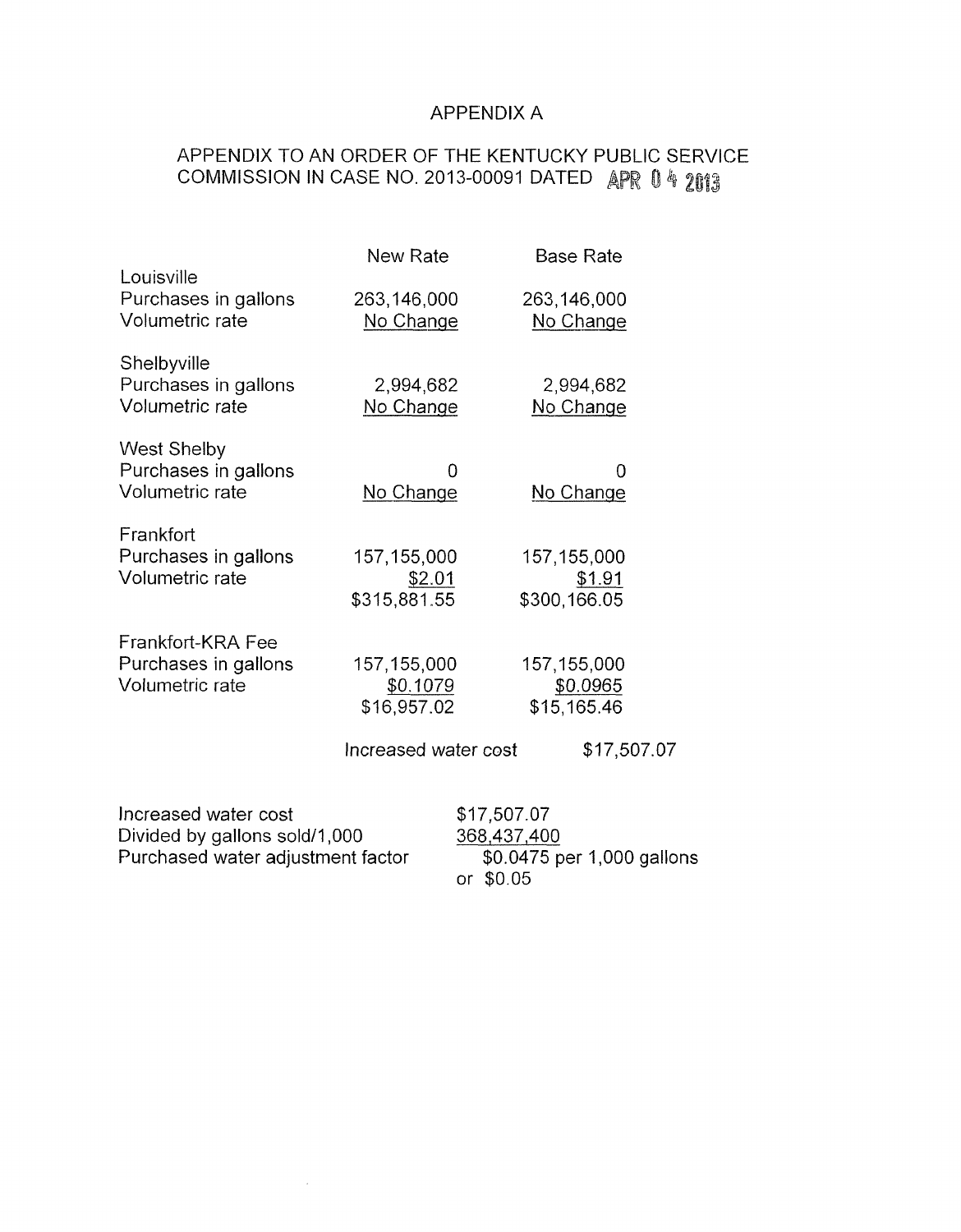### APPENDIX B

### APPENDIX TO AN ORDER OF THE KENTUCKY PUBLIC SERVICE COMMISSION IN CASE NO. 2013-00091 DATED

The following rates and charges are prescribed for the customers in the area served by North Shelby Water Company. All other rates and charges not specifically mentioned herein shall remain the same as those in effect under authority of the Commission prior to the effective date of this Order.

## Monthly Water Rates

| 5/8-Inch Meter   |  |                |          |                   |  |  |
|------------------|--|----------------|----------|-------------------|--|--|
| First            |  | 2,000 gallons  | \$16.34  | Minimum Bill      |  |  |
| <b>Next</b>      |  | 3,000 gallons  | 6.49     | per 1,000 gallons |  |  |
| Next             |  | 5,000 gallons  | 5.11     | per 1,000 gallons |  |  |
| <b>Next</b>      |  | 40,000 gallons | 4.42     | per 1,000 gallons |  |  |
| Over             |  | 50,000 gallons | 3.74     | per 1,000 gallons |  |  |
| 1-Inch Meter     |  |                |          |                   |  |  |
| First            |  | 5,000 gallons  | \$35.81  | Minimum Bill      |  |  |
| Next             |  | 5,000 gallons  | 5.11     | per 1,000 gallons |  |  |
| Next             |  | 40,000 gallons | 4.42     | per 1,000 gallons |  |  |
| Over             |  | 50,000 gallons | 3.74     | per 1,000 gallons |  |  |
| 1 1/2-Inch Meter |  |                |          |                   |  |  |
| First            |  | 10,000 gallons | \$61.36  | Minimum Bill      |  |  |
| Next             |  | 40,000 gallons | 4.42     | per 1,000 gallons |  |  |
| Over             |  | 50,000 gallons | 3.74     | per 1,000 gallons |  |  |
| 2-Inch Meter     |  |                |          |                   |  |  |
| First            |  | 15,000 gallons | \$83.46  | Minimum Bill      |  |  |
| <b>Next</b>      |  | 35,000 gallons | 4.42     | per 1,000 gallons |  |  |
| Over             |  | 50,000 gallons | 3.74     | per 1,000 gallons |  |  |
| 3-Inch Meter     |  |                |          |                   |  |  |
| First            |  | 35,000 gallons | \$171.86 | Minimum Bill      |  |  |
| <b>Next</b>      |  | 15,000 gallons | 4.42     | per 1,000 gallons |  |  |
| Over             |  | 50,000 gallons | 3.74     | per 1,000 gallons |  |  |